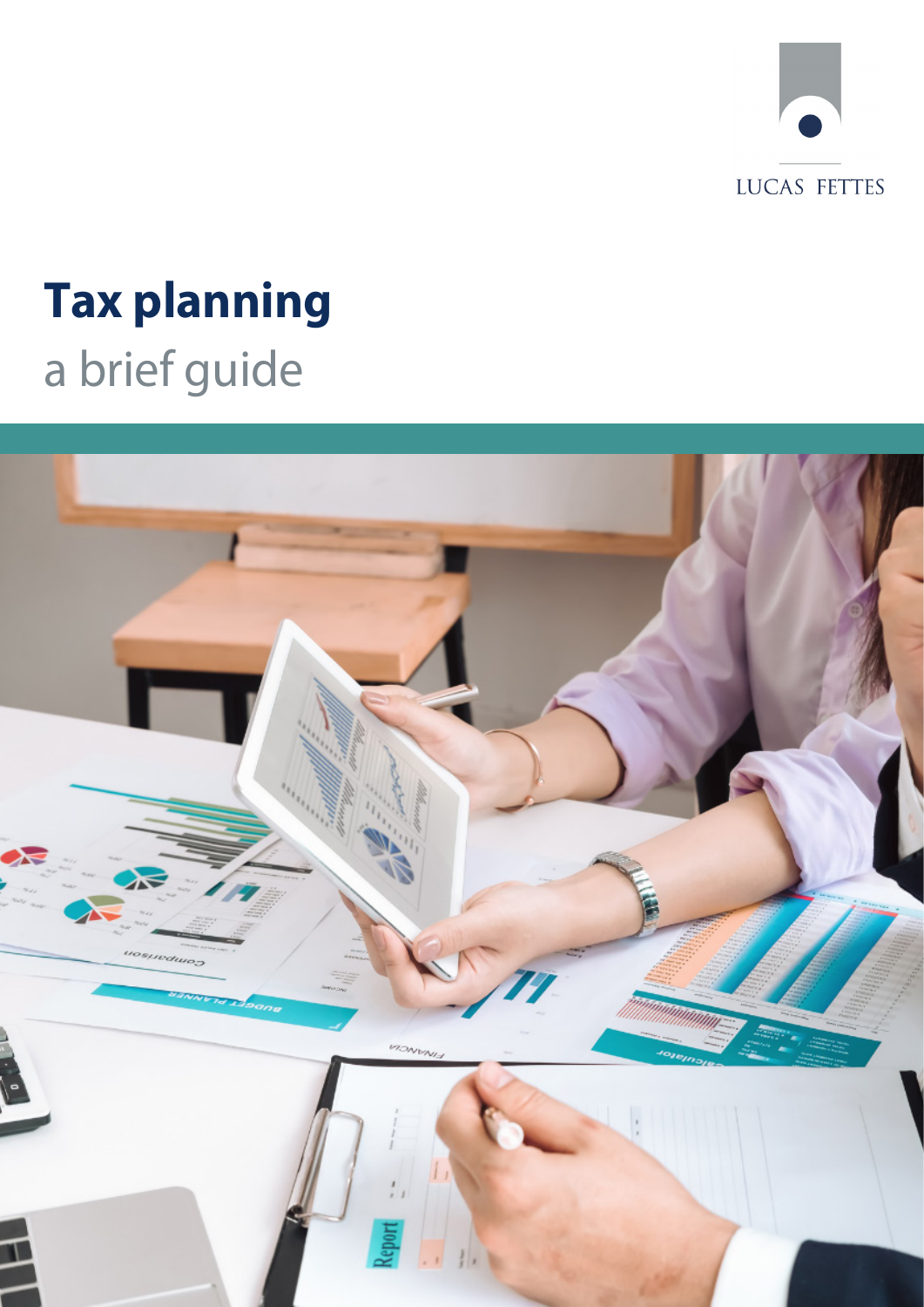#### **Paying tax usually means that you are making money and have a certain level of wealth, assets or income. With most clients we identify ways in which they can take advantage of various allowances and limits to help reduce the tax they pay and to achieve their personal financial goals.**

Essentially, tax planning is arranging your affairs in ways that legitimately defer, reduce and remove taxes. By using effective tax planning strategies you have more money available to help you achieve your financial goals and the effect of this over time can be very significant.

Tax planning should not be done in isolation and should be driven by your overall financial goals and integrated within your financial plan. By developing and implementing appropriate strategies to lessen or shift current and future tax liabilities you can improve your prospects of meeting short, medium and long-term objectives.

There are numerous tax planning strategies available to you and it is not unusual for more than one tax planning strategy to be used in order to meet your financial goals. Tax rules can be complex and frequently change so obtaining independent financial advice from Lucas Fettes Financial Planning before making financial decisions is advised.

Tax planning is crucial whilst you are building up your savings, as reducing the amount of tax you incur will help your fund grow, and make more income available to assist in achieving your future plans. It is also critical when you look to draw on your assets, as lower tax incurred means you will draw less to meet your net income needs, helping your assets last longer.

#### **"Careful tax planning is extremely important when you are saving or investing to meet your future objectives"**

### **The UK tax landscape – where to start?**

The illustration that follows outlines the most common tax wrappers available to you. In addition to the strategies shown here there are also more complex solutions that can be considered during both the growth and income stages of tax planning once the common wrappers have been utilised.

#### **Tax efficient income**



Tax planning can take many different forms depending on an individual's circumstances. It could vary from simply using the ISA allowance available in each tax year, or other allowances such as NS&I Premium Bonds or Savings Certificates, to a more strategic approach where ISA contributions, pension funding, and other investments are utilised to take full advantage of all the tax allowances available.

Having multiple tax wrappers in place in your retirement can be a significant advantage due to the range of tax free allowances available.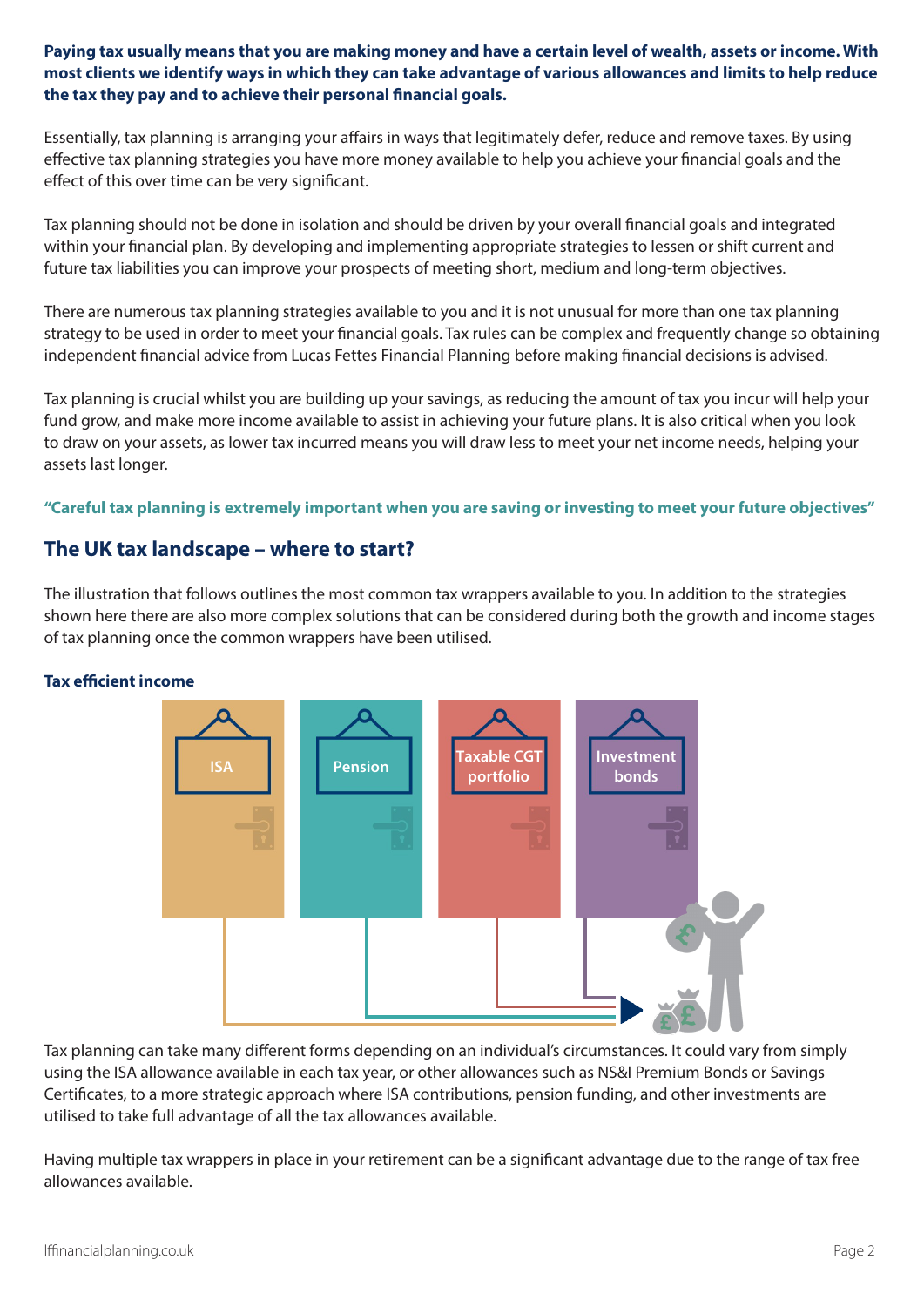# **Case study**

Harry has recently retired and would like to begin drawing a net income of £45,000 per annum to meet his financial needs. His overall pension portfolio was valued at £1,000,000. He withdrew his maximum lump sum tax free, leaving £750,000 to provide his retirement income.

As Harry only made use of the pension tax wrapper in the growth stage of his tax planning, he would have to withdraw £54,054 gross income from his pension and he would have paid £9054 in tax to meet his income needs.

## **With tax planning**

Instead of simply saving into a pension, Harry took independent financial planning advice and made use of four different tax wrappers when saving for retirement, making the following withdrawals to meet his retirement income needs: